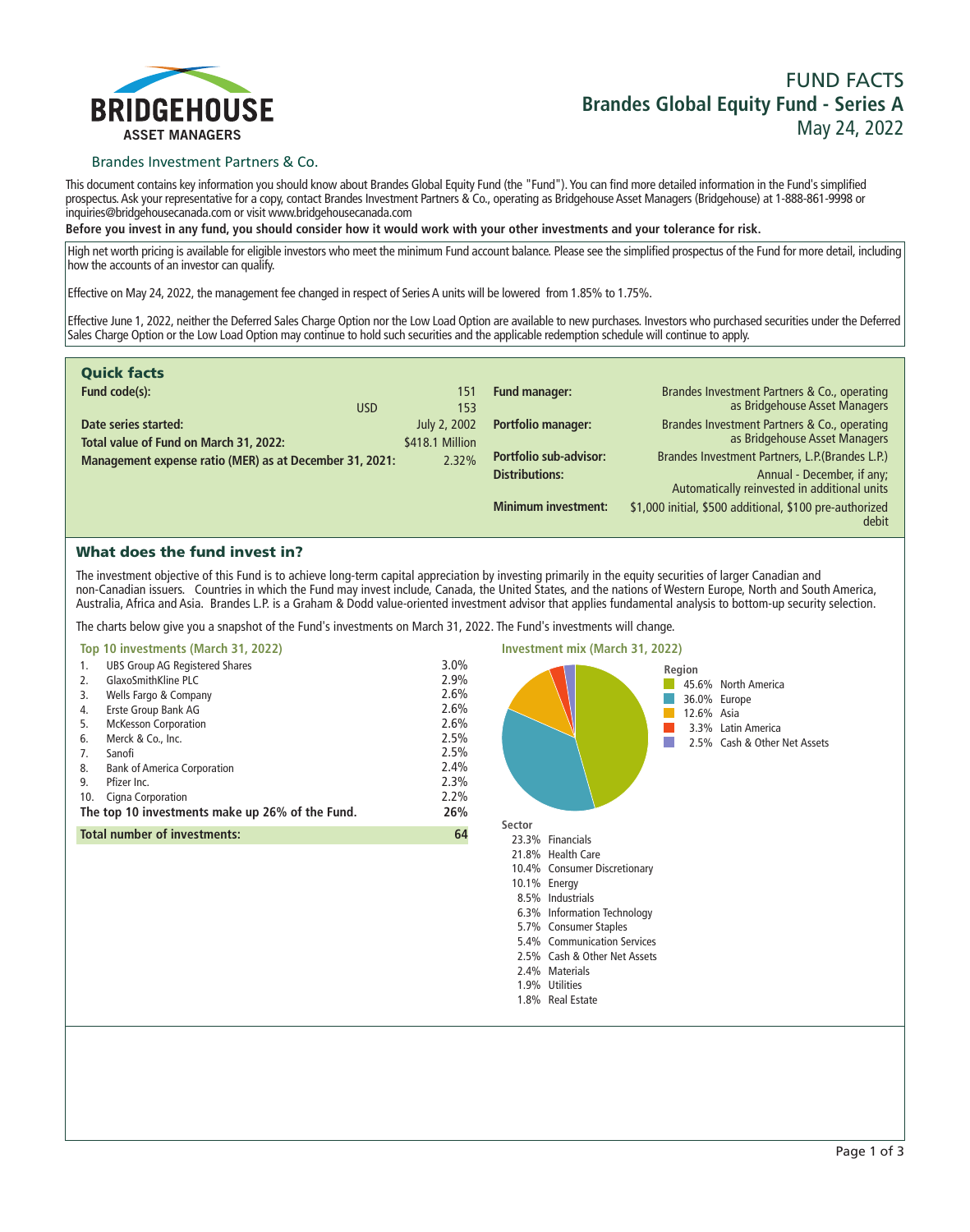

## How risky is it?

**The value of the Fund can go down as well as up. You could lose money.**

**One way to gauge risk is to look at how much a fund's returns change over time. This is called "volatility".**

**In general, funds with higher volatility will have returns that change more over time. They typically have a greater chance of losing money and may have a greater chance of higher returns. Funds with lower volatility tend to have returns that change less over time. They typically have lower returns and may have a lower chance of losing money.**

# **Risk rating**

**Bridgehouse has rated the volatility of this Fund as Medium.**

**This rating is based on how much the fund's returns have changed from year to year. It doesn't tell you how volatile the fund will be in the future. The rating can change over time. A fund with a low risk rating can still lose money.**

| LOW | Low to Medium | <b>Medium</b> | Medium to High | Hiah |
|-----|---------------|---------------|----------------|------|

**For more information about the risk rating and specific risks that can affect the Fund's returns, see the Risk section of the Fund's simplified prospectus.**

#### **No guarantees**

**Like most mutual funds, this Fund does not have any guarantees. You may not get back the amount of money you invest.**

## How has the fund performed?

**This section tells you how Series A units of the Fund have performed over the past 10 years. Returns are after expenses have been deducted. These expenses reduce the Fund's returns.**

#### **Year-by-year returns**

**The bar chart shows the Fund's Series A units annual performance for each of the years shown. The Fund dropped in value in 2 of the 10 years. The range of returns and change from year to year can help you to assess how risky the Fund has been in the past. It does not tell you how the Fund will perform in the future.**



#### **Best and worst 3-month returns**

**This table shows the best and worst returns for Series A units of the Fund in a 3-month period over the past 10 years. The best and worst 3-month returns could be higher or lower in the future. Consider how much of a loss you could afford to take in a short period of time.**

|                    | <b>Return</b> | 3 months ending         | If you invest \$1,000 at the beginning of the period |
|--------------------|---------------|-------------------------|------------------------------------------------------|
| <b>Best return</b> |               | 21.9% January 31, 2021  | Your investment would rise to \$1,219                |
| Worst return       |               | -24.2%   March 31, 2020 | Your investment would drop to \$758                  |

#### **Average return**

**If you invested \$1,000 in the Series A units of this Fund 10 years ago it would now be worth \$2,237. This represents an annual compound rate of return of +8.4%.**

| Who is this fund for?                                                                                                                                                                                                                                                                                                                                                                                                                                                                                                                                                | A word about tax                                                                                                                                                                                                                                                                                                                                                                                                                                                                       |
|----------------------------------------------------------------------------------------------------------------------------------------------------------------------------------------------------------------------------------------------------------------------------------------------------------------------------------------------------------------------------------------------------------------------------------------------------------------------------------------------------------------------------------------------------------------------|----------------------------------------------------------------------------------------------------------------------------------------------------------------------------------------------------------------------------------------------------------------------------------------------------------------------------------------------------------------------------------------------------------------------------------------------------------------------------------------|
| • This Fund is suitable for investors who are long term investors and who<br>wish to add the appreciation potential of both Canadian and<br>non-Canadian companies to their portfolio. This Fund is also available to<br>be purchased in U.S. dollars.<br>This Fund is not suitable as a short term investment or for investors who<br>cannot tolerate a medium degree of volatility.<br>The Unhedged Series of units of the Fund is suitable if you are<br>comfortable with being exposed to fluctuations in foreign currencies<br>relative to the Canadian dollar. | In general, you'll have to pay income tax on any money you make on a fund.<br>How much you pay depends on the tax laws where you live and whether or not<br>you hold the Fund in a registered plan, such as a Registered Retirement<br>Savings Plan or a Tax-Free Savings Account.<br>Keep in mind that if you hold your fund in a non-registered account, any fund<br>distributions are included in your taxable income, whether you receive them in<br>cash or have them reinvested. |

## How much does it cost?

**The following tables show the fees and expenses you could pay to buy, own and sell Series A units of the Fund. The fees and expenses - including any commissions can vary among each series of a fund and among funds. Higher commissions can influence representatives to recommend one investment over another. Ask about other funds and investments that may be suitable for you at a lower cost.**

#### **1. Sales charges**

**There is only one sales charge option when you buy this Series of units of this Fund.**